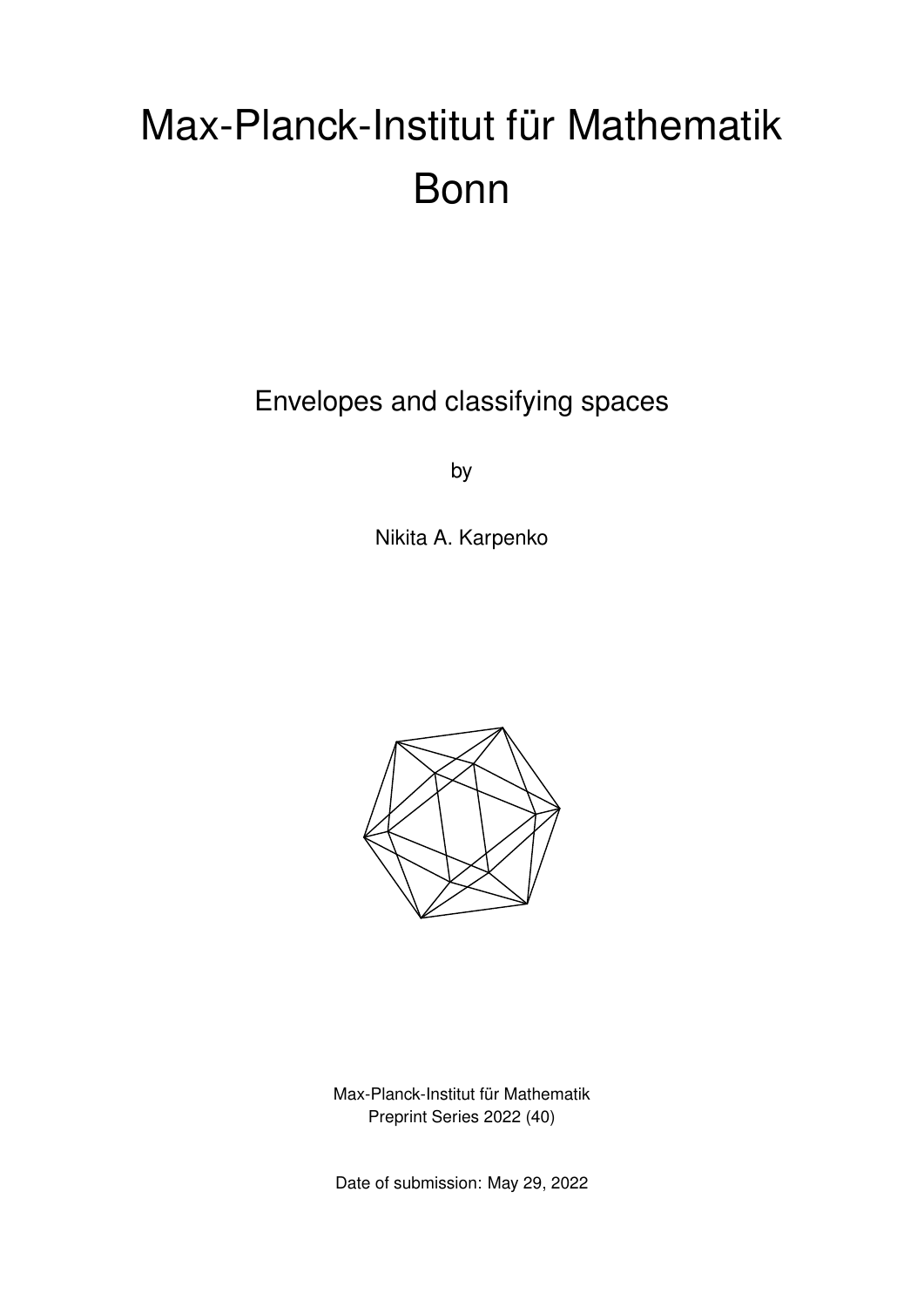## Envelopes and classifying spaces

by

Nikita A. Karpenko

Max-Planck-Institut für Mathematik Vivatsgasse 7 53111 Bonn **Germany** 

Mathematical & Statistical Sciences University of Alberta **Edmonton** Canada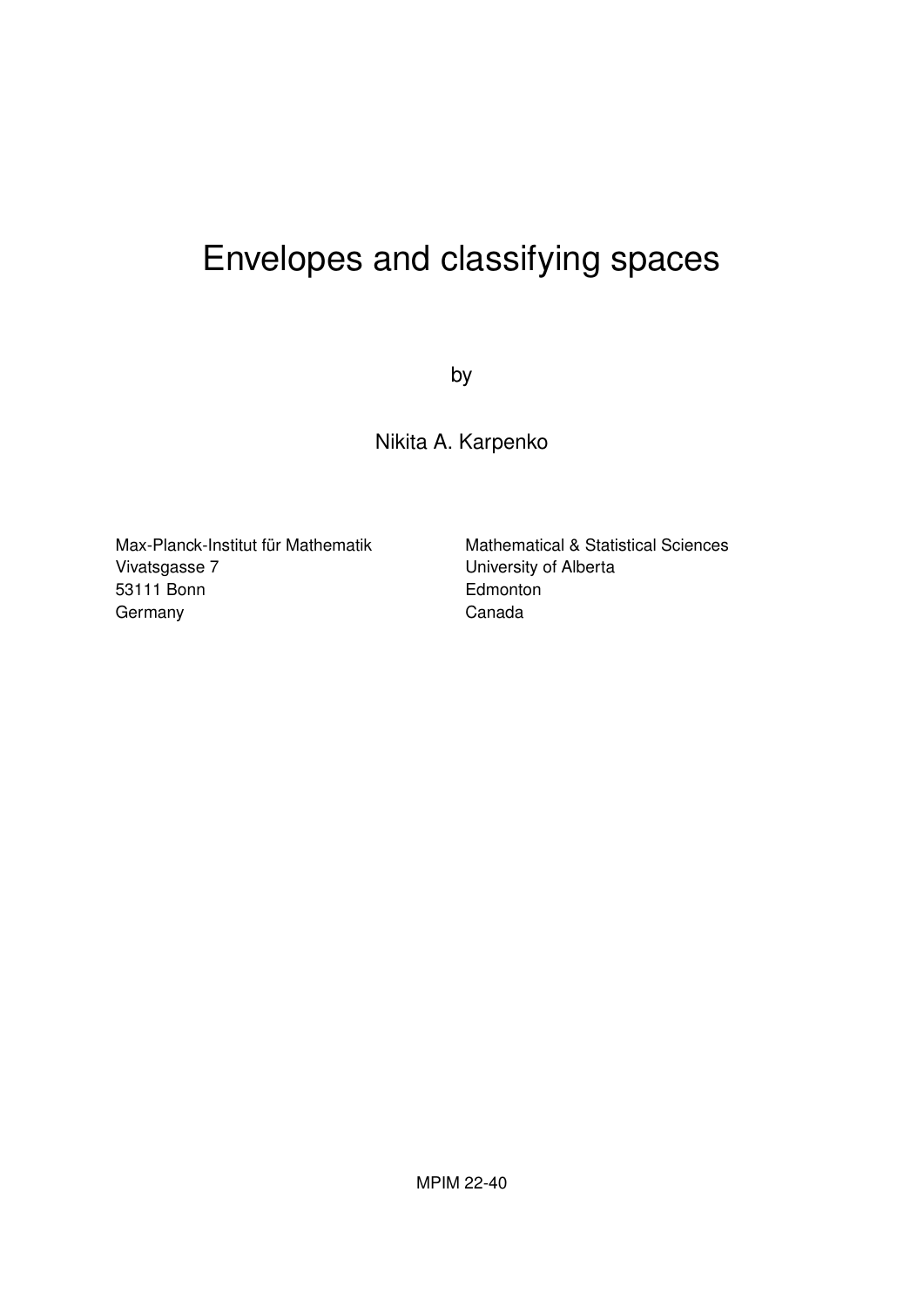#### **ENVELOPES AND CLASSIFYING SPACES**

#### NIKITA A. KARPENKO

ABSTRACT. For a split semisimple algebraic group  $H$  with its split maximal torus  $S$ , let *f* : CH(*BH*)  $\rightarrow$  CH(*BS*)<sup>*W*</sup> be the restriction homomorphism of the Chow rings CH of the classifying spaces *B* of *H* and *S*, where *W* is the Weyl group. A constraint on the image of *f*, given by the Steenrod operations, has been applied to the spin groups in [5]. Here we describe and apply to the spin groups another constraint, which is given by the reductive envelopes of *H*. We also recover this way some older results on orthogonal groups.

#### 1. Constraint

Let *H* be a split semisimple algebraic group (over an arbitrary field) with a split maximal torus *S* and the Weyl group *W*. The image of the restriction homomorphism  $CH(BH) \rightarrow$  $CH(BS)$ , where  $CH(BH)$  is the Chow ring of the classifying space  $BH$  of  $H$ , defined in [13], consists of *W*-invariant elements. The resulting homomorphism of graded rings

$$
f
$$
: CH $(BH)$   $\rightarrow$  CH $(BS)^W$ 

is rationally an isomorphism: its kernel and cokernel are killed by the torsion index of *H*, see [14, Theorem 1.3(1)]. Note that CH(*BS*) is canonically identified with the symmetric ring  $S(\hat{S})$  of the character group  $\hat{S}$  of *S*, [3, §3.2] (see also [7, §3]). In particular, the group CH(*BS*) is free of torsion so that the kernel of *f* actually coincides with the ideal Tors CH(*BH*) of torsion elements in CH(*BH*). Therefore determination of the image Im *f* of *f* is equivalent to determination of the quotient ring CH(*BH*)*/* Tors CH(*BH*).

In [5], a (given by the Steenrod operations) constraint on Im *f* has been described. There is another constraint on Im  $f$  which is given by any *envelope* of  $H$  – a split reductive group *G* such that *H* is its semisimple part. Namely, *G* contains *H* as a subgroup, has a split maximal torus *T* with  $T \cap H = S$ , the Weyl group of *G* coincides with the Weyl group *W* of *H*, and the square

(1.1)  
\n
$$
\begin{array}{cccc}\n\text{CH}(BG) & \longrightarrow & \text{CH}(BT)^W \\
& \downarrow & \downarrow^g \\
& \text{CH}(BH) & \xrightarrow{f} & \text{CH}(BS)^W,\n\end{array}
$$

*Date*: 26 May 2022.

*Key words and phrases.* Affine algebraic groups; spin groups; orthogonal groups; classifying spaces; Chow groups. *Mathematical Subject Classification (2020):* 20G15; 14C25.

This work has been accomplished during author's stay at the Max-Planck Institute for Mathematics in Bonn.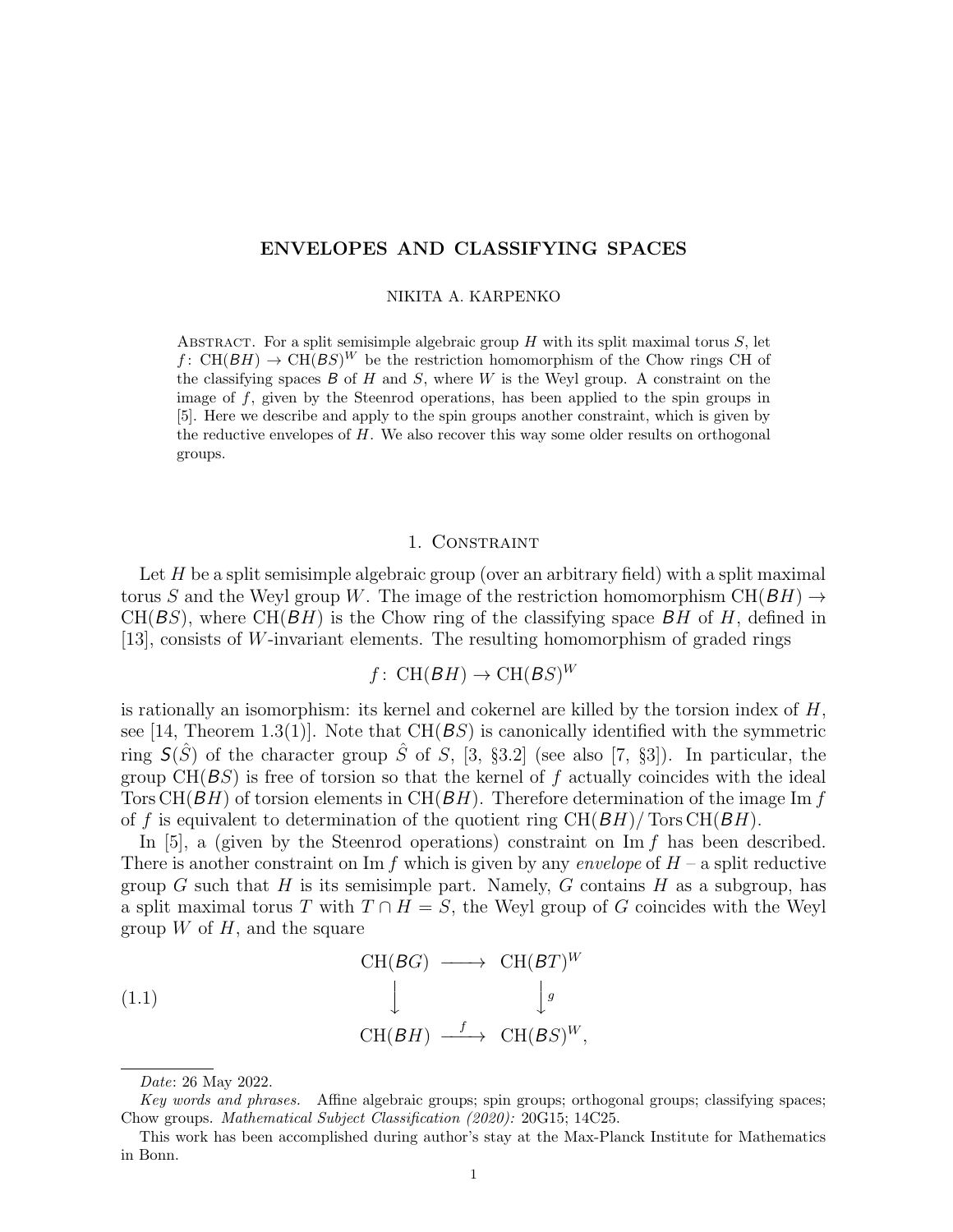formed by restriction homomorphisms of the Chow rings of the classifying spaces, commutes. By [8, Proposition 4.1], since the quotient  $G/H$  is a split torus, the left arrow in (1.1) is surjective. Therefore

#### **Proposition 1.2.** *The image of f is contained in the image of g.*  $\Box$

Note that the homomorphism of the character groups  $\hat{T} \to \hat{S}$ , induced by the embedding  $S \hookrightarrow T$ , is surjective, implying that the ring homomorphism

$$
\text{CH}(BT) = \mathcal{S}(\hat{T}) \to \mathcal{S}(\hat{S}) = \text{CH}(BS),
$$

is also surjective. However, as we will see, the homomorphism *g* of the subrings of *W*invariants can fail to be so. In other terms, the constraint of Proposition 1.2 is nontrivial in general.

An envelope is *strict*, if its center is a torus. A strict envelope of *H* exists for any *H* and provides the strongest constraint among all envelopes of *H*. Indeed, given an envelope *G* and a strict envelope  $\tilde{G}$ , there exists by [11, Lemma 9.8] a homomorphism  $G \rightarrow \tilde{G}$ identical on  $H$ . A given split maximal torus  $T$  of  $G$ , containing  $H$ , is mapped into some split maximal torus  $\tilde{T}$ , and the restriction homomorphism  $\tilde{g}$ : CH( $B\tilde{T}$ )<sup>*W*</sup>  $\rightarrow$  CH( $B\tilde{S}$ )<sup>*W*</sup> factors through *q*. Therefore the image of  $\tilde{q}$  is contained in Im *q* and so the constraint on Im *f* provided by *G* is stronger than that provided by *G*.

Using [11, §9], one can formalize Proposition 1.2. Namely, let *B* be an abstract finitely generated abelian group with a surjective homomorphism  $\mu: B \to \hat{S}/\Lambda_r$ , where  $\Lambda_r$  is the root lattice of *H*. Assume that  $\text{Ker }\mu$  is free of torsion. Let *A* be the kernel of the homomorphism  $B \oplus \hat{S} \to \hat{S}/\Lambda_{\rm r}$ , given by the difference of  $\mu$  and the quotient map  $\hat{S} \to \hat{S}/\Lambda_r$ . We consider  $A \subset B \oplus \hat{S}$  with the action of *W*, induced by its usual action on  $\hat{S}$  and its trivial action on *B*. Then, by [11, Proposition 9.4], the *W*-module *A* is identified with  $\hat{T}$  for an appropriate envelope  $G \supset T \supset S$  of *H* the way that the projection  $A \to \hat{S}$ is identified with the homomorphism  $\hat{T} \to \hat{S}$  given by the embedding  $S \to T$ . Moreover, any envelope *G* of *H* with a split maximal torus  $T \supset S$  is obtained this way. Finally, *G* is strict if and only if *B* is free of torsion.

In §2 and §3, we apply Proposition 1.2 to spin groups and answer in Theorems 2.2 and 3.2 the question raised in [5, Remark 7]. In §4, we apply Proposition 1.2 to orthogonal groups and obtain this way (see Theorem 4.1) a simpler and valid in arbitrary characteristic proof of earlier results obtained in in [12] and [4] over fields of characteristic different from 2. We hope that Proposition 1.2 will help to resolve [5, Question 9], see Remark 3.4.

#### 2. Odd spin groups

Here is an example of successful application for Proposition 1.2. In particular, this is an example of non-surjective *g* and nontrivial constraint.

Let us take for *H* the standard split spin group  $\text{Spin}(n)$  with odd  $n = 2l + 1$ . For  $n < 7$ , the torion index of  $H$  is 1 so that the homomorphism  $f$  is surjective. By this reason, below we assume that  $n \geq 7$ .

Let  $S \subset H$  be the standard split maximal torus. The graded ring CH( $BS$ ) is identified with the polynomial ring  $\mathbb{Z}[a, y_1, \ldots, y_l]$  in the  $l + 1$  variables (graded in the usual way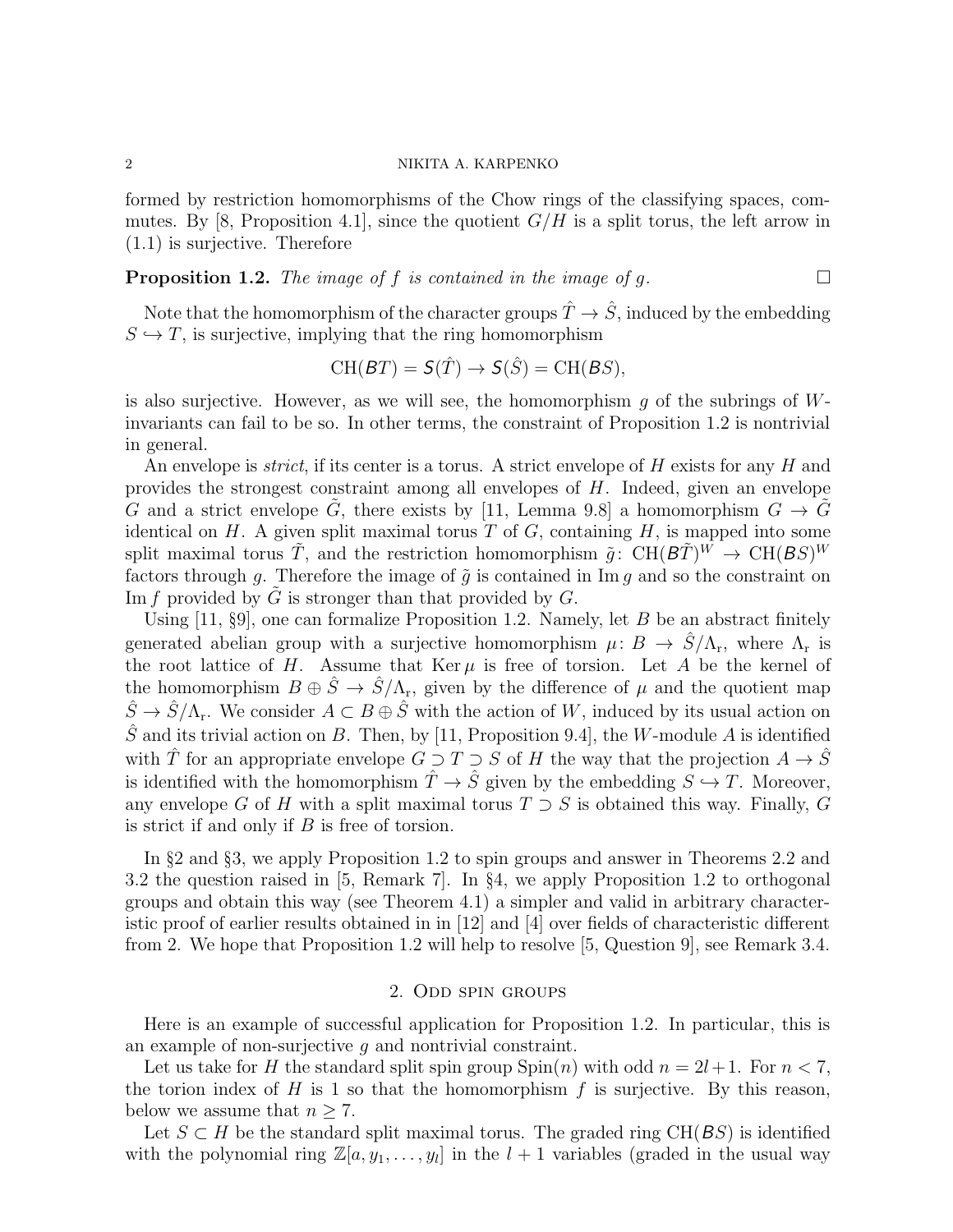with each variable having degree 1) modulo the unique relation

$$
2a=y_1+\cdots+y_l.
$$

As a subgroup in the automorphism group of CH(*BS*), the Weyl group *W* is generated by the permutations of  $y_1, \ldots, y_l$  and their individual sign changes. Note that the permutations act trivially on *a*; for any  $i = 1, \ldots, l$ , the sign change of  $y_i$  moves *a* to  $a - y_i$ .

The ring  $CH(BS)^W$  has certain standard generators found in [1], where the topological analogue of f has been studied for spin groups. The first group of generators of  $CH(BS)^W$ consists of the elementary symmetric polynomials  $p_1, \ldots, p_l$  in the squares of  $y_1, \ldots, y_l$ . They are called Pontrjagin classes and lie in the image of *f*, because, up to signs, they are Chern classes of the representation of *H* given by the standard representation of the special orthogonal group  $SO(n)$ , see, e.g., [5].

For every  $i \geq 1$ , an element  $q_i \in \text{CH}^{2^i}(BS)^W$  is constructed in [1, Proposition 3.3]. The second group of generators is  $q_1, \ldots, q_{l-2}$ . It has been shown in [5] that, unlike the situation in topology, several first elements of this group are outside the image of *f*.

Finally, there is one last generator  $\alpha \in \mathrm{CH}^{2^{l-1}}(BS)^W$  defined as

(2.1) 
$$
\alpha = \prod_{I} (a - \sum_{i \in I} y_i),
$$

where *I* runs over the subsets of  $\{1, \ldots, l-1\}$ . The square  $\alpha^2$  of  $\alpha$  is the product of the elements in the *W*-orbit of *a*, see [1, Proposition 4.1(i)]. This orbit product is the highest Chern class of the spin representation of *H* and therefore lies in Im *f*. By the topological results of [1],  $\alpha$  itself is not in the image of f if  $n \equiv \pm 3 \pmod{8}$ . More precisely, for such *n* the image of f is contained in the subring of  $CH(BS)^W$  generated by all the generators with  $\alpha$  replaced by  $2\alpha$  and  $\alpha^2$ . Now we can show that, unlike the situation in topology, the latter statement holds for *any* odd *n* (including  $n \equiv \pm 1 \pmod{8}$ ):

**Theorem 2.2.** For  $H = \text{Spin}(n)$  with any odd  $n > 7$ , the generator  $\alpha$  is not in the *image of*  $f$ *. The image of*  $f$  *is contained in the subring of*  $CH(BS)^W$  *generated by all the standard generators with*  $\alpha$  *replaced by*  $2\alpha$  *and*  $\alpha^2$ *.* 

*Proof.* The abelian group  $\Lambda_r$  is free with a basis  $y_1, \ldots, y_l$ , where  $2l + 1 = n$ . The Weyl group *W* acts on  $\Lambda_r$  by permutations and sign changes of  $y_1, \ldots, y_l$ . The abelian group  $\tilde{S}$   $\supset \Lambda_r$  is generated by  $\Lambda_r$  and *a*, satisfying  $2a = y_1 + \cdots + y_l$ , so that  $\hat{S}/\Lambda_r = \mathbb{Z}/2\mathbb{Z}$ . We take  $B = \mathbb{Z}$  with  $\mu$  the quotient homomorphism to  $\mathbb{Z}/2\mathbb{Z}$ . (This way we get a strict envelope *G* of *H* which is actually the even Clifford group  $\Gamma^+(n)$ , see [10, §23].) The subgroup

$$
\hat{T} = A \subset B \oplus \hat{S}
$$

is free, a basis is given by  $y_1, \ldots, y_l$  and  $z := x + a$ , where x is a generator of B. The epimorphism  $A \rightarrow \hat{S}$  maps *z* to *a* and  $y_i$  to  $y_i$  for every  $i = 1, ..., l$ .

The ring

$$
\text{CH}(BT) = \mathsf{S}(\hat{T}) = \mathsf{S}(A)
$$

is the polynomial ring  $\mathbb{Z}[z, y_1, \ldots, y_l]$  in the  $l + 1$  (independent) variables. The Weyl group *W* acts by permuting  $y_1, \ldots, y_l$  and by changing their signs. The permutations act trivially on *z*, the *i*th change of sign transforms *z* to  $z - y_i$ .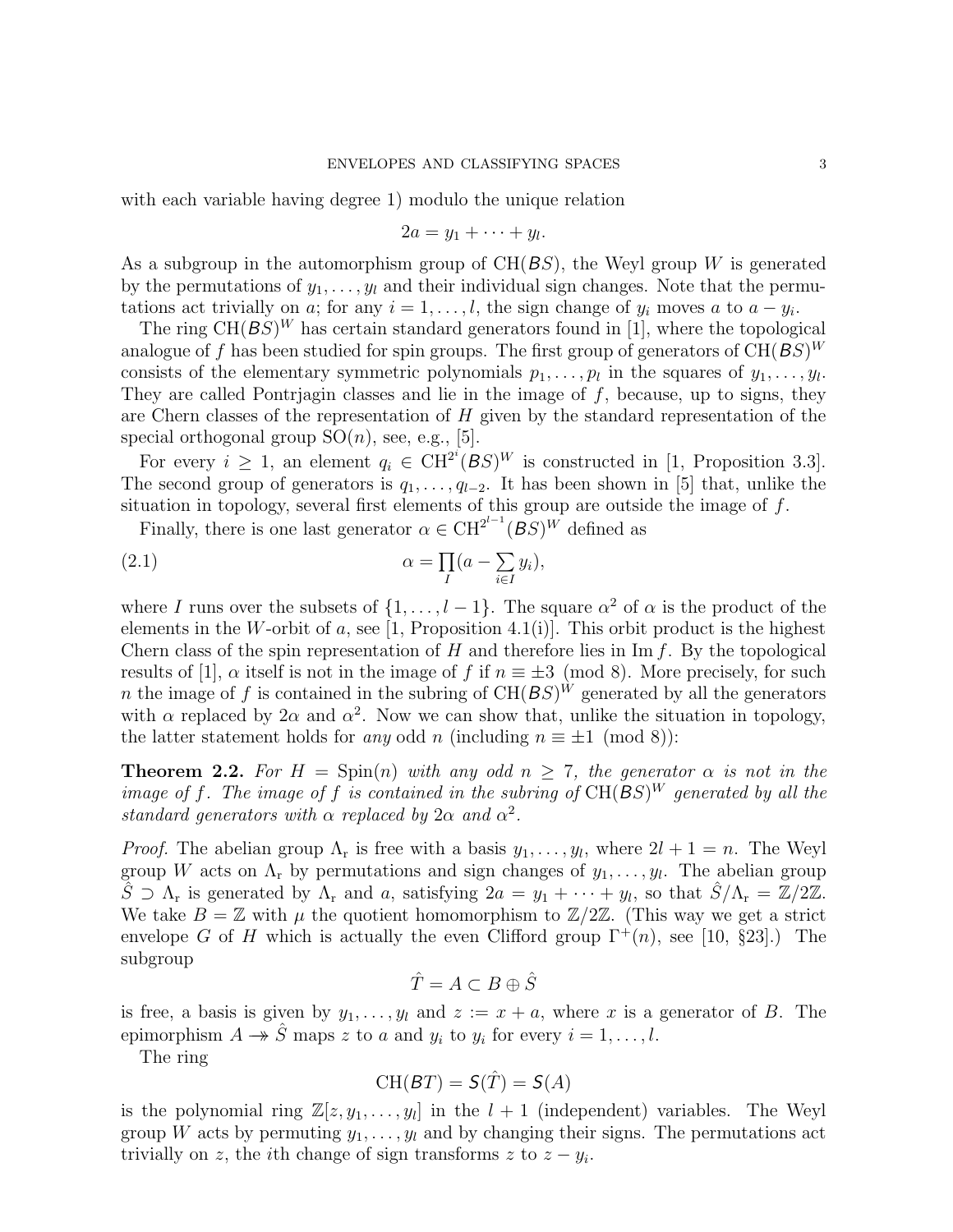Determination of the ring  $CH(BT)^W$  has been started in [2] and finished in [6, Proposition 2.4]. The generators are:

- the elementary symmetric polynomials  $p_1, \ldots, p_l$  in  $y_1^2, \ldots, y_l^2$  (Pontrjagin classes);
- $f_0 := 2z (y_1 + \cdots + y_l);$
- certain  $f_1, \ldots, f_{l-1}$ , where  $f_i$  is homogeneous of degree  $2^i$ ;
- and the orbit product of *z* (homogeneous of degree  $2^l$ ) denoted  $\tilde{z}$ .

Under the homomorphism  $CH(BT) \rightarrow CH(BS)$ , the images of these generators respectively are (where for every  $i \geq 1$  we write  $\varphi_i$  for the image of  $f_i$ ):

- the Pontrjagin classes  $p_1, \ldots, p_l$ ;
- *•* 0;
- *• ϕ*1*, . . . , ϕ<sup>l</sup>−*<sup>1</sup>;
- and  $\alpha^2$ .

By Proposition 1.2, Im *f* is contained in the subring of CH(*BS*) generated by these images. By Lemma 2.3 below, the generators  $\varphi_1, \ldots, \varphi_{l-1}$  can be replaced by  $q_1, \ldots, q_{l-1}$ . The generator  $q_{l-1}$  can be replaced by 2 $\alpha$  because, by [1, Corollary 7.2(i)], 2 $\alpha - q_{l-1}$  is in the subring generated by  $p_2, \ldots, p_l$  and  $q_1, \ldots, q_{l-2}$ .

In order to see that  $\alpha$  is not in the image of  $f$ , notice that every element of  $\mathbb{Z}[a, y_1, \ldots, y_l]$ can be written as an integral polynomial in  $a, y_1, \ldots, y_{l-1}$ ; moreover, such integral polynomial is unique. Let us view it as a polynomial in *a* with coefficients in  $\mathbb{Z}[y_1, \ldots, y_{l-1}]$ . By definition (2.1),  $\alpha$  has coefficient 1 at  $a^{2^{l-1}}$ . If  $\alpha$  would be in the image of f, it could be written as a polynomial in the elements  $p_1, \ldots, p_l, q_1, \ldots, q_{l-2}, 2\alpha$ . But for each of these elements the coefficient at any positive power of  $a$  is even.  $\Box$ 

Here is the assertion on the images  $\varphi_1, \varphi_2, \ldots \in CH(BS)^W$  under the homomorphism

$$
\mathrm{CH}(BT)^W \to \mathrm{CH}(BS)^W
$$

of the generators  $f_1, f_2, \ldots \in \mathrm{CH}(BT)^W$ , used in the above proof:

**Lemma 2.3.** For every  $i \geq 1$ , the subring in  $CH(BS)^W$  generated by the elements  $\varphi_1, \ldots, \varphi_i$ , is contained in the subring generated by  $q_1, \ldots, q_i$ . For  $i \leq l-2$  these two *subrings coincide.*

*Proof.* Comparing the construction of *q<sup>i</sup>* , given in [1, Proof of Proposition 3.3], with the construction of  $f_i$ , given in [2, §3] (as well as in [6, §2]), one sees that  $\varphi_1 + q_1 = 0$  so that the statement of Lemma 2.3 holds for  $i = 1$ .

For any  $i \geq 2$ , one sees that  $\varphi_i + q_i = 2\psi$ , where  $\psi$  is a homogeneous integral polynomial in  $a, y_1, \ldots, y_l$  of degree  $2^i$ . Since  $\varphi_i$  and  $q_i$  are *W*-invariant,  $\psi$  is also *W*-invariant. Therefore, if  $i \leq l-2$ , by [1, Theorem 7.1(i)],  $\psi$  is a polynomial in the Pontrjagin classes and  $q_1, \ldots, q_i$ . By [1, Proposition 3.3(iv)],  $2q_i - q_{i-1}^2$  is an integral polynomial in the Pontrjagin classes. This proves the statement of Lemma 2.3 for  $i \leq l - 2$ .

If  $i \geq l-1$ , again by [1, Theorem 7.1(i)],  $\psi$  is a polynomial in the Pontrjagin classes,  $q_1, \ldots, q_i$ , and  $\alpha$ . By [1, Corollary 7.2(i)],  $2\alpha$  is a polynomial in the Pontrjagin classes and  $q_1, \ldots, q_i$ . . □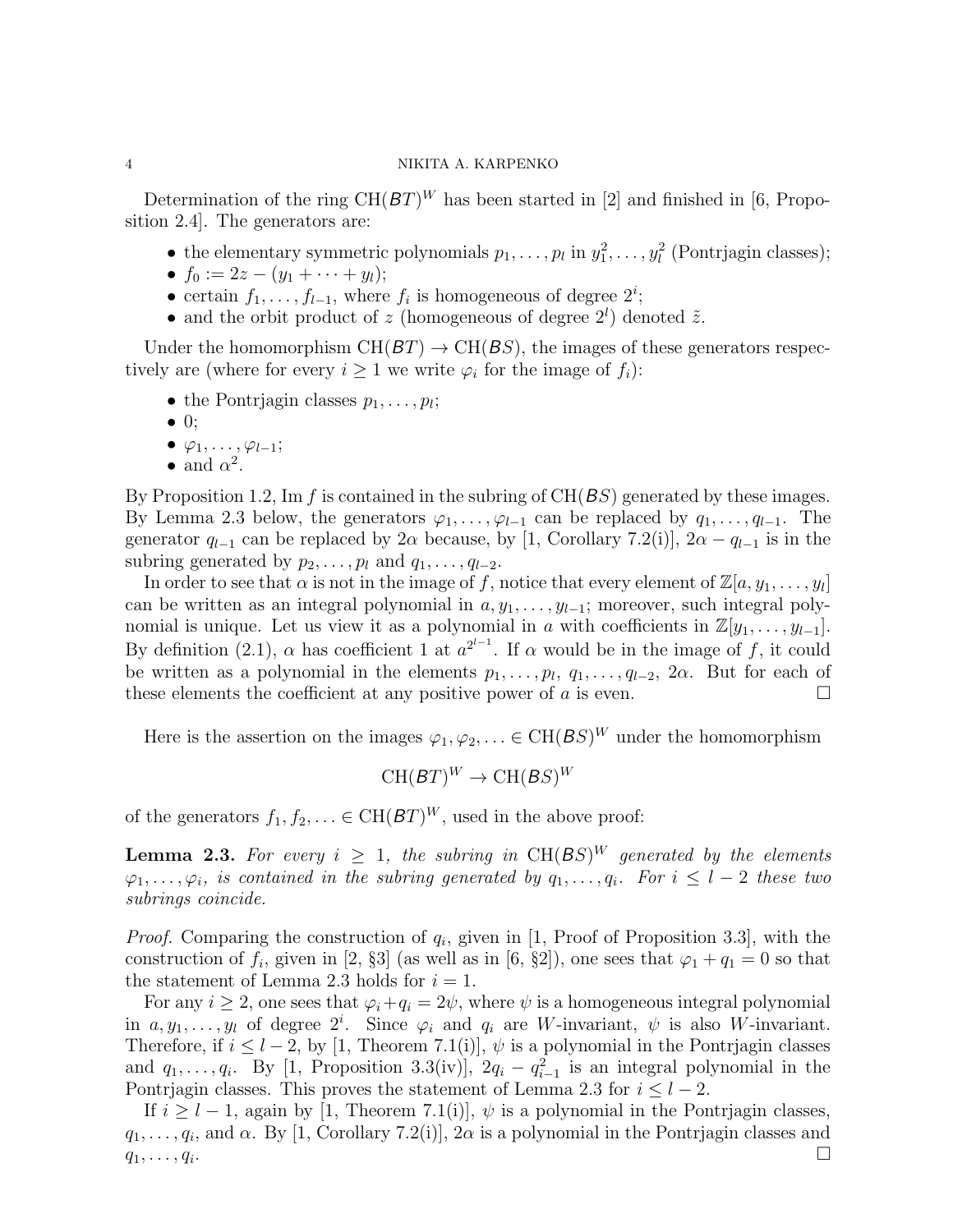#### 3. Even spin groups

A similar example of successful application for Proposition 1.2 occurs with the even spin groups:  $H = \text{Spin}(n)$  with  $n = 2l$ . For  $n < 7$  again, the torsion index of *H* is 1 so that the homomorphism *f* is surjective. By this reason, below we assume that  $n \geq 8$ .

Let  $S \subset H$  be the standard split maximal torus. Exactly as in the case of odd  $n = 2l+1$ , the graded ring  $CH(BS)$  is identified with the polynomial ring  $\mathbb{Z}[a, y_1, \ldots, y_l]$  in the  $l+1$ variables (graded in the usual way with each variable having degree 1) modulo the unique relation

$$
2a=y_1+\cdots+y_l.
$$

As a subgroup in the automorphism group of CH(*BS*), the Weyl group *W* is generated by the permutations of  $y_1, \ldots, y_l$  and the sign changes of any even number of them. So, the Weyl group we have now is smaller than the Weyl group of §2.

The ring  $CH(BS)^W$  has certain standard generators found in [1]. The first group of generators of  $CH(BS)^W$  consists of the Pontrjagin classes – the elementary symmetric polynomials  $p_1, \ldots, p_l$  in the squares of  $y_1, \ldots, y_l$ . By the same reason as in the case  $n = 2l + 1$ , they lie in the image of f.

There is an additional (with respect to the  $n = 2l + 1$  case) generator  $e := y_1 \dots y_l$ called the Euler class. It has been shown in [5, Theorem 3] that (unlike the situation in topology) *e* is outside the image of *f*.

For every  $i \geq 1$ , an element  $q_i \in \text{CH}^{2^i}(BS)$  from §2 is W-invariant. The next group of generators is  $q_1, \ldots, q_{l-2}$  for odd *l* and  $q_1, \ldots, q_{l-3}$  for even *l*. By [5, Theorem 3] several first elements of this group are outside the image of *f*. (All elements of this group are in the image of *f* in topology.)

Finally, there is one last generator  $\alpha \in \mathrm{CH}(BS)^W$  defined as

(3.1) 
$$
\alpha = \prod_{I} (a - \sum_{i \in I} y_i).
$$

Here, if *l* is odd, then *I* runs over the *even* (i.e., consisting of an even number of elements) subsets of  $\{1, \ldots, l\}$ . In particular,  $\alpha \in \text{CH}^{2^{l-1}}(BS)$ ,  $\alpha$  is the orbit product of *a* and lies in the image of *f*.

However, if *l* is even, then *I* runs over the even subsets of  $\{1, \ldots, l-1\}$  so that  $\alpha \in$  $CH^{2^{l-2}}(BS)$ . In this case, the orbit product of *a* (lying in the image of *f*) is equal to  $\alpha^2$ , see [1, Proposition 4.1(ii)]. We show that  $\alpha$  itself is not in the image of f (although it is in topology for *l* divisible by 4):

**Theorem 3.2.** For  $H = \text{Spin}(n)$  with any  $n \geq 8$  divisible by 4, the generator  $\alpha$  is not in *the image of*  $f$ *. The image of*  $f$  *is contained in the subring of*  $CH(BS)^W$  *generated by all the standard generators with*  $\alpha$  *replaced by*  $2\alpha$  *and*  $\alpha^2$ *.* 

*Proof.* As in §2 (where  $n = 2l + 1$ ), the abelian group  $\hat{S}$  is still generated by  $y_1, \ldots, y_l$ (where now  $n = 2l$ ) and *a* subject to the relation  $2a = y_1 + \cdots + y_l$ ; but the root lattice  $\Lambda_r \subset \hat{S}$  is smaller: it consists of the linear combinations  $a_1y_1 + \cdots + a_ly_l$  with integer coefficients  $a_1, \ldots, a_l$  satisfying the condition  $a_1 + \cdots + a_l \in 2\mathbb{Z}$ . Since *n* is divisible by 4, the integer *l* is even and we have  $\hat{S}/\Lambda_r = \mathbb{Z}/2\mathbb{Z} \oplus \mathbb{Z}/2\mathbb{Z}$ , where the first summand is generated by the class of *a* and the second summand is generated by the class of *y*<sup>1</sup>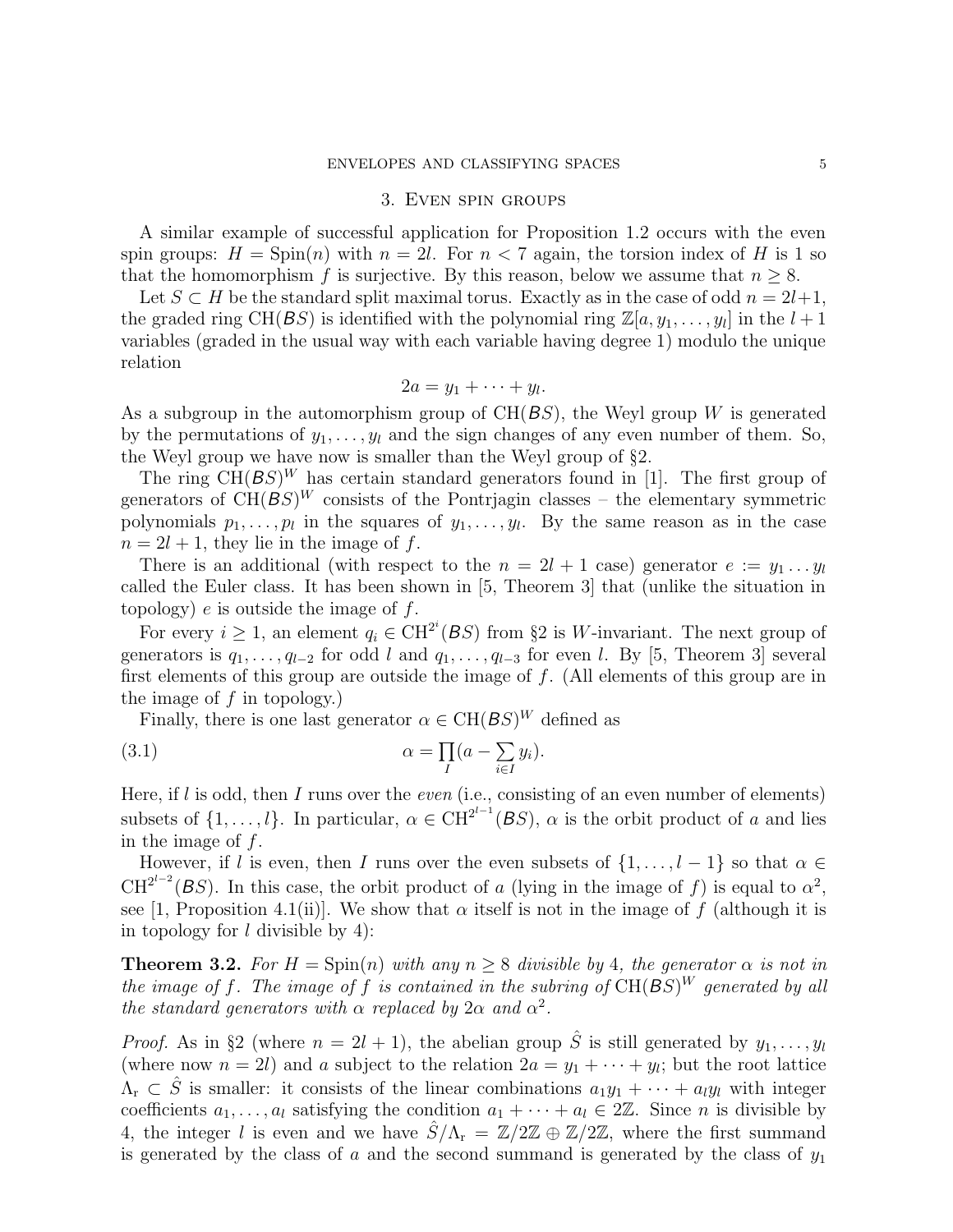coinciding with the class of  $y_i$  for any *i*. (For odd *l*,  $\hat{S}/\Lambda_r = \mathbb{Z}/4\mathbb{Z}$  is generated by the class of *a* and for any *i* the class of *y<sup>i</sup>* coincides with the class of 2*a*.) The Weyl group *W* acts on  $\hat{S}$  by permutations and even sign changes of  $y_1, \ldots, y_l$ .

Taking  $B = \mathbb{Z} \oplus \mathbb{Z}/2\mathbb{Z}$  with  $\mu$  mapping  $1 \in \mathbb{Z}$  to the class of *a* in  $S/\Lambda_r$  and mapping 1 *∈* Z*/*2Z to the class of *y*1, we get the envelope given by the even Clifford group. The subgroup

$$
\hat{T} = A \subset B \oplus \hat{S}
$$

is free, a basis is given by  $y'_1 := y + y_1, \ldots, y'_l := y + y_l$ , where *y* is a generator of the second summand  $(\mathbb{Z}/2\mathbb{Z})$  of  $B = \mathbb{Z} \oplus \mathbb{Z}/2\mathbb{Z}$ , and  $z := x + a$ , where x is a generator of the first summand  $(\mathbb{Z})$  of *B*. The epimorphism  $A \rightarrow \hat{S}$  maps *z* to *a* and  $y'_i$  to  $y_i$  for every  $i = 1, \ldots, l.$ 

The ring

### $CH(BT) = S(\hat{T}) = S(A)$

is the polynomial ring  $\mathbb{Z}[z, y'_1, \ldots, y'_l]$  in the  $l + 1$  (independent) variables. To simplify notation, we write  $y_i$  for  $y'_i$  below.

The Weyl group *W* acts by permuting  $y_1, \ldots, y_l$  and by changing the signs of even numbers of them. The permutations act trivially on  $z$ , the sign change of  $y_i$  and  $y_j$  for  $i \neq j$  transforms *z* to  $z - y_i - y_j$ .

The ring  $CH(BT)^W$  of W-invariants has been computed in [9, Proposition 5.1] (based on [2]). The generators are:

- the elementary symmetric polynomials  $p_1, \ldots, p_l$  in  $y_1^2, \ldots, y_l^2$  (Pontrjagin classes);
- the Euler class  $e = y_1 \dots y_l$ ;
- $\bullet$  *f*<sub>0</sub> := 2*z* − (*y*<sub>1</sub> + · · · + *y*<sub>*l*</sub>);
- *•* the elements *f*1*, . . . , f<sup>l</sup>−*<sup>2</sup> of §2;
- and the orbit product of *z* (homogeneous of degree  $2^{l-1}$ ) denoted  $\check{z}$ .

Under the homomorphism  $CH(BT) \rightarrow CH(BS)$ , the images of these generators respectively are:

- the Pontrjagin classes  $p_1, \ldots, p_l$ ;
- *•* the Euler class *e*;
- *•* 0;
- *• ϕ*1*, . . . , ϕ<sup>l</sup>−*<sup>2</sup>;
- and  $\alpha^2$ .

By Proposition 1.2, Im *f* is contained in the subring of CH(*BS*) generated by these images. By Lemma 2.3, the generators  $\varphi_1, \ldots, \varphi_{l-2}$  can be replaced by  $q_1, \ldots, q_{l-2}$ . The generator *q*<sub>*l*</sub><sup>−2</sup> can be then replaced by 2*α* because, by [1, Corollary 7.2(ii)], 2*α* − *q*<sub>*l*−2</sub> is in the subring generated by  $p_2, \ldots, p_{l-1}, e$ , and  $q_1, \ldots, q_{l-3}$ .

In order to see that  $\alpha$  is not in the image of  $f$ , notice that every element of  $\mathbb{Z}[a, y_1, \ldots, y_l]$ can be written as an integral polynomial in  $a, y_1, \ldots, y_{l-1}$ ; moreover, such integral polynomial is unique. Let us view it as a polynomial in *a* with coefficients in  $\mathbb{Z}[y_1, \ldots, y_{l-1}]$ . By definition (3.1),  $\alpha$  has coefficient 1 at  $a^{2^{l-2}}$ . If  $\alpha$  would be in the image of f, it could be written as a polynomial in  $p_1, \ldots, p_l, e, q_1, \ldots, q_{l-3}$ , and  $2\alpha$ . But for each of these elements the coefficient at any positive power of  $a$  is even.  $\Box$ 

**Remark 3.3.** Theorems 2.2 and 3.2 answer the question raised in [5, Remark 7].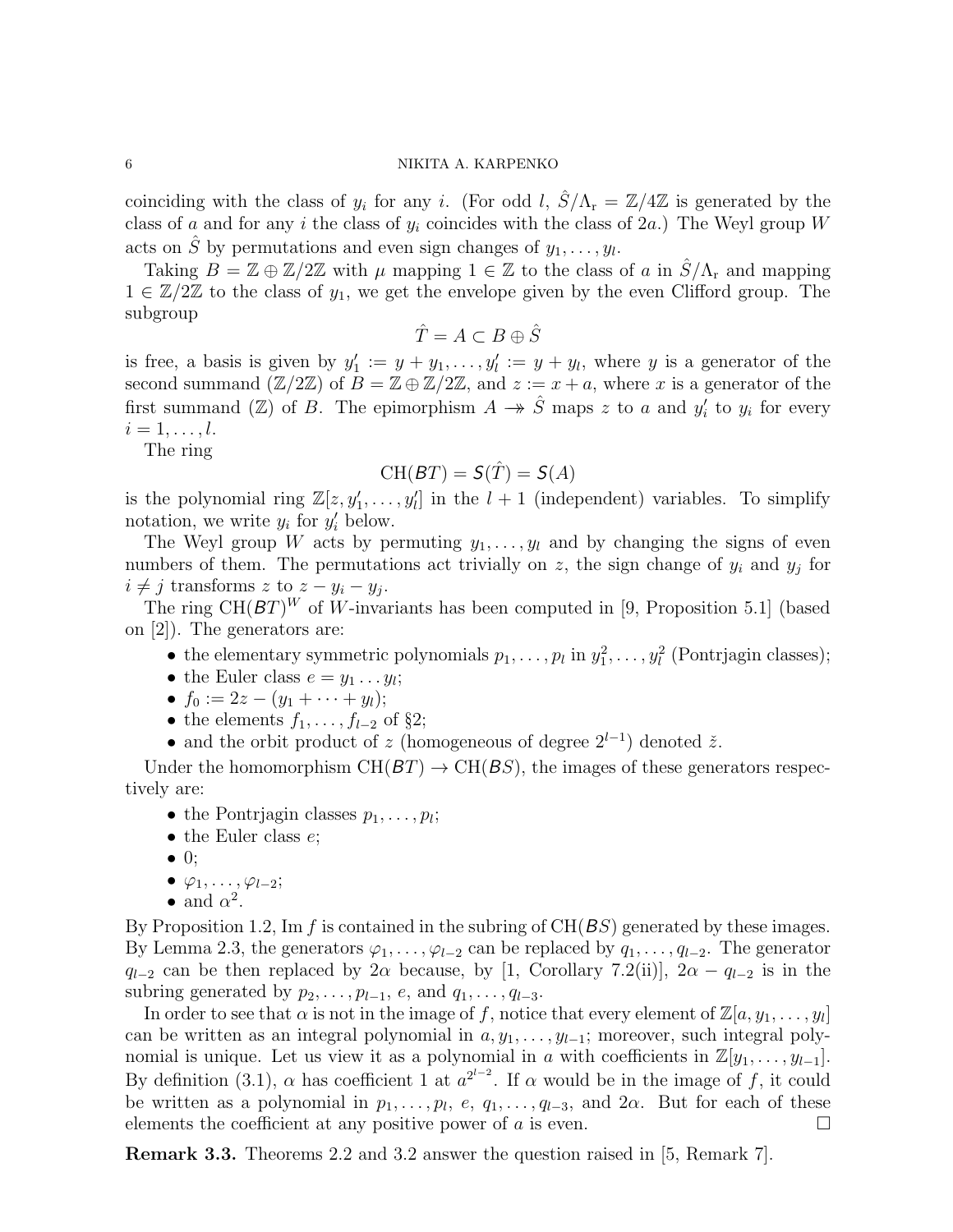**Remark 3.4.** It is plausible that Proposition 1.2 may help to resolve [5, Question 9] on the group  $H = \text{Spin}(n)$  with even  $n \geq 12$ . This question constitutes the obstacle for determination of the indexes of generic orthogonal grassmannians given by the spin groups.

Recall that

$$
\hat{S}/\Lambda_{\rm r} = \begin{cases} \mathbb{Z}/2\mathbb{Z} \oplus \mathbb{Z}/2\mathbb{Z}, \text{ if } n \text{ is divisible by 4;}\\ \mathbb{Z}/4\mathbb{Z}, \text{ otherwise.} \end{cases}
$$

To get a strict envelope in the second case, one can take  $B = \mathbb{Z}$ ; in the first case, one can take  $B = \mathbb{Z} \oplus \mathbb{Z}$ . The envelope used in the proof of Theorem 3.2 being not strict, it probably does not provide the full constraint of Proposition 1.2.

We could see if the constraint given by a strict envelope *G* is strong enough, if we had a computation of the *W*-invariants  $CH(BT)^W$  for the split maximal torus *T* of *G*. However such a computation is not yet available.

#### 4. Orthogonal groups

Here is one more example of application for Proposition 1.2.

We consider the standard split special orthogonal group  $H := SO(2l)$  for some  $l \geq 2$ with its standard split maximal torus *S*. The graded ring  $CH(BS) = S(S)$  is identified with the polynomial ring  $\mathbb{Z}[y_1,\ldots,y_l]$  in *l* variables  $y_1,\ldots,y_l$ . The Weyl group *W* of *H* acts on  $\mathbb{Z}[y_1,\ldots,y_l]$  by permuting the variables and changing the signs of any even number of them. The ring  $\mathbb{Z}[y_1,\ldots,y_l]^W$  of the *W*-invariant elements is generated by the Euler class  $e := y_1 \ldots y_l$  and the Pontrjagin classes  $p_1, \ldots, p_l$ , defined as the elementary symmetric polynomials in the squares of the variables (see Lemma 4.5).

Since the image of the restriction homomorphism  $CH(BH) \rightarrow CH(BS)$  consists of *W*-invariant elements only, it is contained in the subring of CH(*BS*) generated by *e* and  $p_1, \ldots, p_l$ . In fact, due to a computation of  $CH(BH)$ , made in [12] over a field of characteristic different from 2 (see also [4]), this image is known to be generated by  $2^{l-1}e$ and  $p_1, \ldots, p_l$ . We give a not relying on a computation of  $CH(BH)$  and characteristic independent proof of this statement:

**Theorem 4.1.** The image of the restriction homomorphism  $f: CH(BH) \rightarrow CH(BS)^W$ *is generated by*  $2^{l-1}e$  *and*  $p_1, \ldots, p_l$ .

Actually, the fact that  $2^{l-1}e$  is in Im *f* is a consequence of the general result [14, Theorem 1.3(1)] telling that the torsion index of *H* (which is equal to  $2^{l-1}$ , see [14, Theorem 3.2]) annihilates the cokernel of *f*. As to the Pontrjagin classes, they are, up to signs, the images under f of the Chern classes of the standard representation  $SO(2l) \hookrightarrow GL(2l)$  (see [5] for more details). Therefore we only need to show that Im *f* is contained in the subring of CH( $BT$ ) generated by  $2^{n-1}e$  and  $p_1, \ldots, p_n$ .

The proof of this inclusion is based on the technique of strict envelopes considered in §1. Instead of the formal approach, suggested there, we proceed here with a direct construction of a strict envelope.

Set  $G := (\mathbb{G}_{m} \times H)/\mu_{2}$ , where  $\mu_{2}$  is embedded into the center  $\mathbb{G}_{m} \times \mu_{2}$  of  $\mathbb{G}_{m} \times H$  via the composition

$$
\mu_2 \hookrightarrow \mu_2 \times \mu_2 \hookrightarrow \mathbb{G}_{\mathrm{m}} \times \mu_2, \ \ \xi \mapsto (\xi, \xi)
$$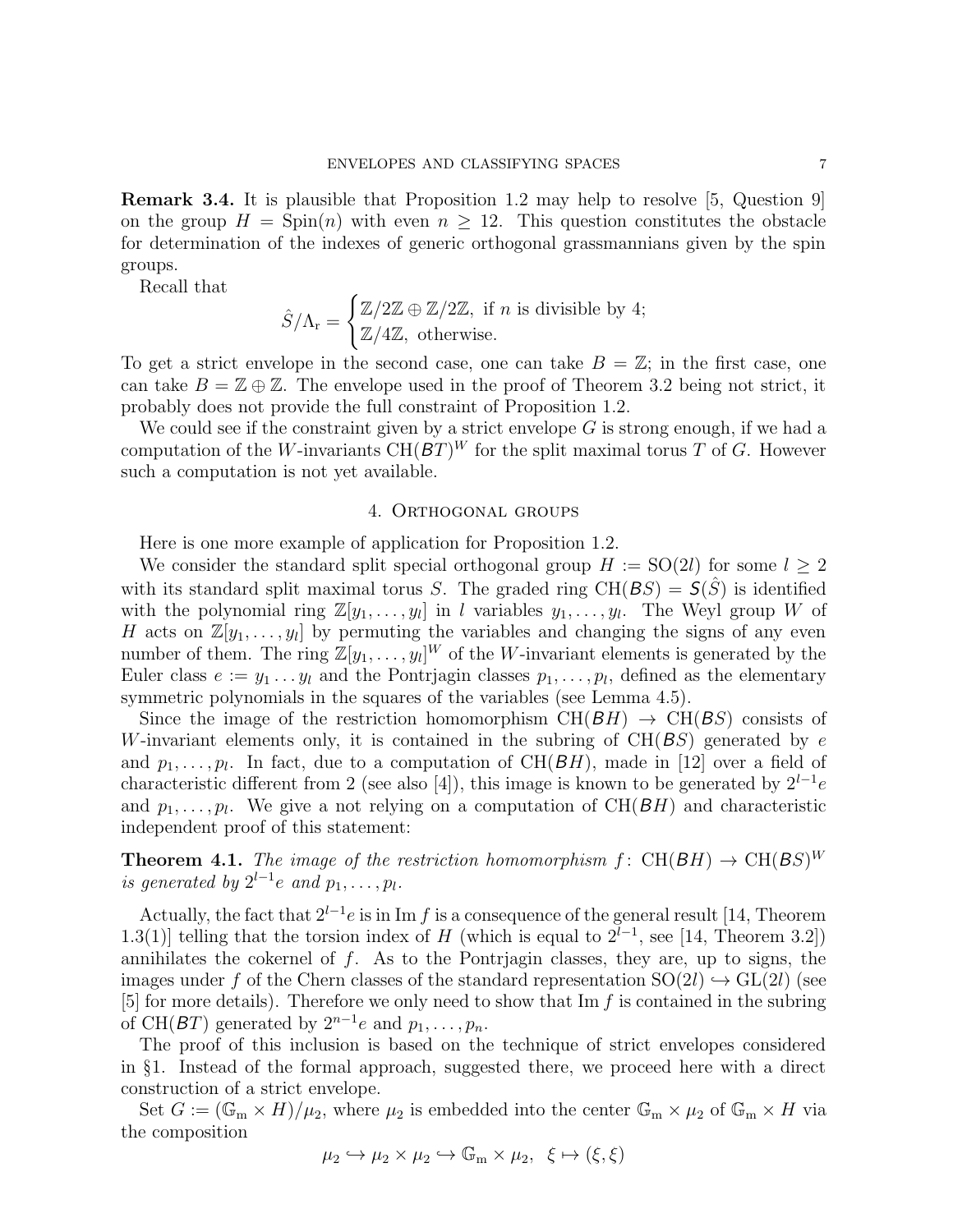with the diagonal. Then *G* is a reductive group containing *H* as its semisimple part. The product of *S* with the center  $\mathbb{G}_{m}$  of *G* yields a split maximal torus  $T \subset G$ , containing *S*. The Weyl group of *G* with respect to *T* coincides with *W*. Since the quotient *G/H* is isomorphic to  $\mathbb{G}_m$ , the left arrow in the commutative square of restriction maps

$$
\begin{array}{ccc}\n\text{CH}(BG) & \longrightarrow & \text{CH}(BT)^W \\
\downarrow & & \downarrow g \\
\text{CH}(BH) & \xrightarrow{f} & \text{CH}(BS)^W\n\end{array}
$$

is surjective (see [8, Proposition 4.1]). It follows that the image of *f* is contained in the image of *g* (cf. Proposition 1.2).

**Proposition 4.2.** *The image of*  $g: CH(BT)^W \rightarrow CH(BS)^W$  *is generated by*  $2^{l-1}e$  *and*  $p_1, \ldots, p_l$ .

For the proof of Proposition 4.2 we describe  $CH(BT) = S(\hat{T})$ , starting with a description of *T*. Since

$$
T = (\mathbb{G}_{\mathrm{m}} \times S)/\mu_2,
$$

the character group  $\hat{T}$  is the kernel of the homomorphism  $\mathbb{Z}^{\oplus (l+1)} \to \mathbb{Z}/2\mathbb{Z}$ , mapping to 1 each of the standard basic elements  $y, y_1, \ldots, y_l$ . The action of the Weyl group *W* on  $\hat{T}$ is the restriction of its action on  $\mathbb{Z}^{\oplus (l+1)} = \hat{\mathbb{G}}_m \oplus \hat{S}$  given by the trivial action on  $\hat{\mathbb{G}}_m \ni y$ and its standard action on  $\hat{S} \ni y_1, \ldots, y_l$ .

We choose the basis  $t := 2y$ ,  $t_1 := y + y_1$ , ...,  $t_l := y + y_l$  of the lattice  $\hat{T}$ . Here *t* is *W*-invariant and  $t_1, \ldots, t_l$  are permuted by *W*; moreover, for any  $i = 1, \ldots, l$ , the sign change of  $y_i$  transforms  $t_i$  into  $t - t_i$  and does not affect the rest of the basis.

The ring homomorphism

$$
\text{CH}(BT) = \mathcal{S}(\hat{T}) = \mathbb{Z}[t, t_1, \dots, t_l] \rightarrow \mathbb{Z}[y_1, \dots, y_l] = \mathcal{S}(\hat{S}) = \text{CH}(BS)
$$

kills  $t$  and maps  $t_i$  to  $y_i$  for all  $i$ .

Let us construct some *W*-invariant elements in  $\mathbb{Z}[t, t_1, \ldots, t_l]$ . For  $i = 1, \ldots, l$ , let  $P_i$ be the *i*th elementary symmetric polynomial in  $t_1(t_1 - t), \ldots, t_l(t_l - t)$ . Clearly,  $P_i$  is *W*-invariant and has  $p_i$  as its image in CH( $BS$ ).

Note that for any *i*, the difference  $2t_i - t$  changes the sign under  $t_i \mapsto t - t_i$ . It follows that

$$
E := \frac{1}{2} \Big( (-1)^{l-1} t^l + \prod_{i=1}^l (2t_i - t) \Big) \in \mathbb{Z}[t, t_1, \dots, t_l] = \text{CH}(BT)
$$

is *W*-invariant. The image of *E* in CH( $BS$ ) is equal to  $2^{l-1}e$ .

Proposition 4.2 is a consequence of the following computation:

**Lemma 4.3.** *The ring*  $\text{CH}(BT)^W = \mathbb{Z}[t, t_1, \ldots, t_l]^W$  *is generated by E* and  $P_1, \ldots, P_l$ .

*Proof.* It suffices to prove that any *homogeneous W*-invariant polynomial in  $\mathbb{Z}[t, t_1, \ldots, t_l]$ is in the subring generated by *E* and  $P_1, \ldots, P_l$ . Setting  $t = 1$ , we come to the following equivalent problem: show that any *W*-invariant polynomial in  $\mathbb{Z}[t_1,\ldots,t_l]$  is in the subring generated by *E* and  $P_1, \ldots, P_l$ . Note that the *i*th sign change element of *W* transforms  $t_i$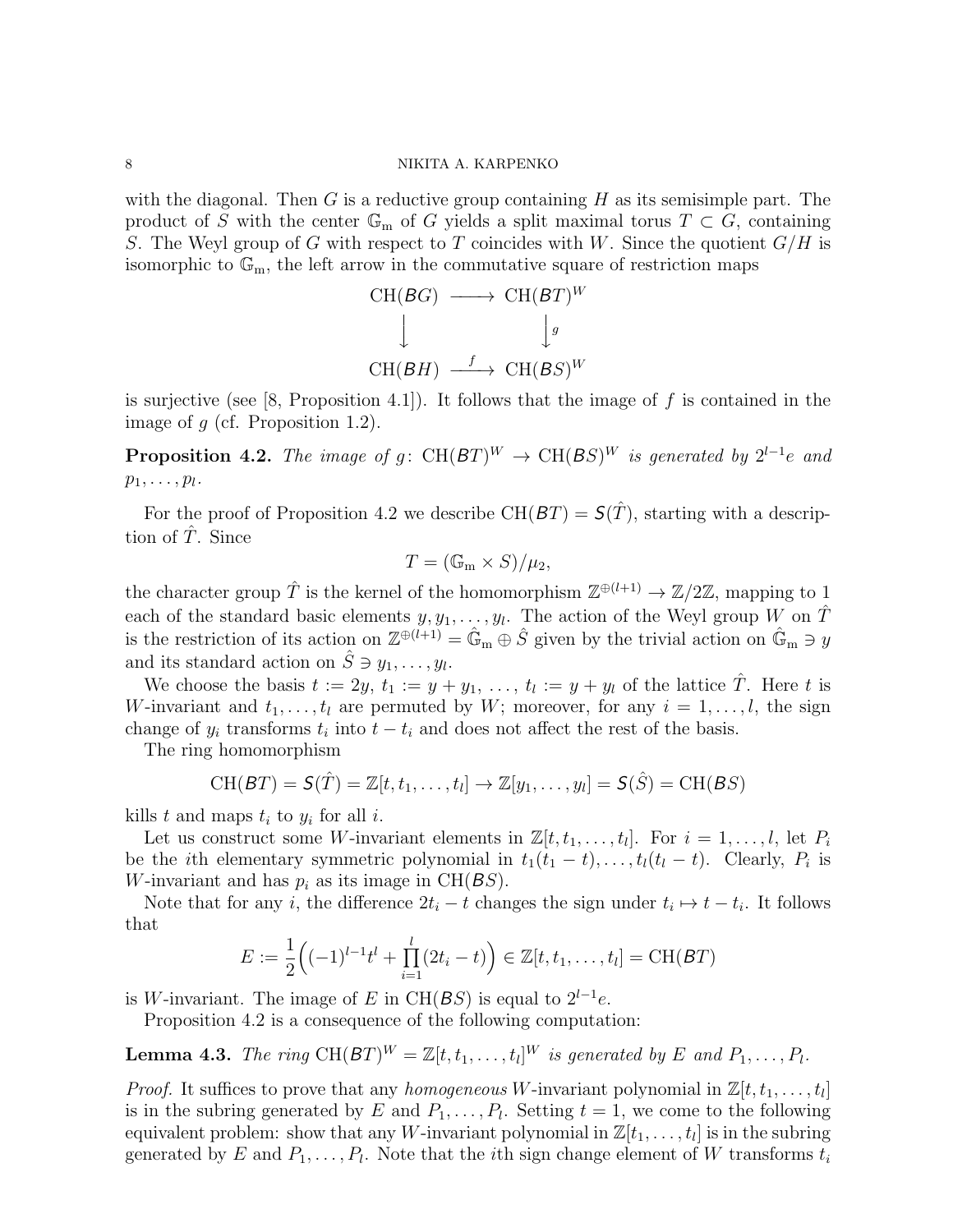to  $1 - t_i$  now. The new polynomials  $E, P_1, \ldots, P_l \in \mathbb{Z}[t_1, \ldots, t_l]$  are obtained from their previous versions by the substitution  $t = 1$  so that

$$
E := \frac{1}{2} \Big( (-1)^{l-1} + \prod_{i=1}^{l} (2t_i - 1) \Big) \in \mathbb{Z}[t_1, \dots, t_l]
$$

and *P*<sub>1</sub>*, . . . , P*<sub>*l*</sub> are the elementary symmetric polynomials in  $t_1(t_1 - 1), \ldots, t_l(t_l - 1)$ .

Let us invert  $2 \in \mathbb{Z}$  by passing to the ring  $\mathbb{Z}' := \mathbb{Z}[1/2]$ . The  $\mathbb{Z}'$ -algebra  $\mathbb{Z}'[t_1, \ldots, t_l]$  is generated by the algebraically independent elements

$$
(4.4) \t\t\t 2t_1-1,\ldots,2t_l-1
$$

on which *W* acts by permutations and sign changes so that (by Lemma 4.5)

the ring  $\mathbb{Z}[2t_1 - 1, \ldots, 2t_l - 1]^W$  as well as the  $\mathbb{Z}'$ -algebra  $\mathbb{Z}'[t_1, \ldots, t_l]^W$ 

are generated by the product of (4.4) and the elementary symmetric polynomials in the squares of (4.4). Therefore, the  $\mathbb{Z}'$ -algebra  $\mathbb{Z}'[t_1,\ldots,t_l]^W$  is also generated by  $E,P_1,\ldots,P_l.$ So, any element  $a \in \mathbb{Z}[t_1,\ldots,t_l]^W$  is a polynomial *b* in  $E, P_1,\ldots,P_l$  with  $\mathbb{Z}'$ -coefficients. Since  $E^2-P_1 \in 2\mathbb{Z}[t_1,\ldots,t_l]$ , adding to *b* (and to *a*) an integral polynomial in  $E, P_1, \ldots, P_l$ , we can remove from *b* all monomials containing *E* in a power higher than 1. We prove Lemma 4.3 by showing that the coefficients of any such  $\mathbb{Z}'$ -polynomial *b* in  $E, P_1, \ldots, P_l$ are integers.

We may assume that *a* is not divisible by 2. Under this assumption, let  $r > 0$  be the smallest integer such that the coefficients of  $2<sup>r</sup>b$  are integers. It suffices to show that  $r=0$ .

Note that  $2^rb \in \mathbb{Z}[t_1,\ldots,t_l]$  is symmetric in  $t_1,\ldots,t_l$  and therefore  $2^rb \in \mathbb{Z}[c_1,\ldots,c_l]$ , where  $c_1, \ldots, c_l$  are the elementary symmetric polynomials in  $t_1, \ldots, t_l$ . If  $r > 0$ , then the element  $2^r b \in \mathbb{Z}[c_1,\ldots,c_l]$  vanishes in  $\mathbb{F}[c_1,\ldots,c_l]$ , where  $\mathbb{F} := \mathbb{F}_2 := \mathbb{Z}/2\mathbb{Z}$ . Therefore, in order to show that  $r = 0$ , it suffices to show that  $2^r b$  does not vanish in  $\mathbb{F}[c_1, \ldots, c_l]$ .

Recall that  $2<sup>r</sup>b$  is a linear combination with integer coefficients of the monomials  $E^{\alpha}P_1^{\alpha_1} \dots P_l^{\alpha_l}$  with  $\alpha \leq 1$ . By minimality of *r*, at least one of the coefficients is odd. Reducing the coefficients modulo 2, we get a linear combination of the images in  $\mathbb{F}[c_1,\ldots,c_l]$ of the monomials  $E^{\alpha}P_1^{\alpha_1}\dots P_l^{\alpha_l}$  (with coefficient in F) and with at least one nonzero coefficient. Note that the image of *E* in  $\mathbb{F}[c_1, \ldots, c_l]$  is  $c_1$  and the image of  $P_i$  is  $c_i^2$  plus terms of smaller degree, where deg  $c_i := i$ . Since the elements  $c_1, c_2^2, \ldots, c_l^2$  are algebraically independent, the images in  $\mathbb{F}[c_1,\ldots,c_l]$  of the monomials  $E^{\alpha}P_1^{\alpha_1}\ldots P_l^{\alpha_l}$  with  $\alpha \leq 1$  are linearly independent. This proves that  $2^rb$  does not vanish in  $\mathbb{F}[c_1,\ldots,c_l]$  $\Box$ 

Proposition 4.2, and therefore Theorem 4.1, are proved.

For completeness, we provide the following classical computation:

**Lemma 4.5.** *The ring*  $\mathbb{Z}[y_1, \ldots, y_l]^W$  *is generated by*  $e, p_1, \ldots, p_l$ .

*Proof.* Let  $A \subset W$  be the subgroup of even sign changes. It suffices to show that the ring  $\mathbb{Z}[y_1,\ldots,y_l]^A$  is generated by  $e, y_1^2, \ldots, y_l^2$ . We show this by induction on *l* starting with the case  $l = 1$ , where *A* is trivial. For  $l \geq 2$ , let  $A' \subset A$  be the subgroup of even sign changes of  $y_1, \ldots, y_{l-1}$ . Any *A*-invariant element is a polynomial in  $y_l$  with coefficients in  $\mathbb{Z}[y_1,\ldots,y_{l-1}]^{A'}$  and by the induction hypothesis is equal to

(4.6) 
$$
(g_0 + h_0 e') + (g_1 + h_1 e')y_l + \cdots + (g_r + h_r e')y_l^r
$$